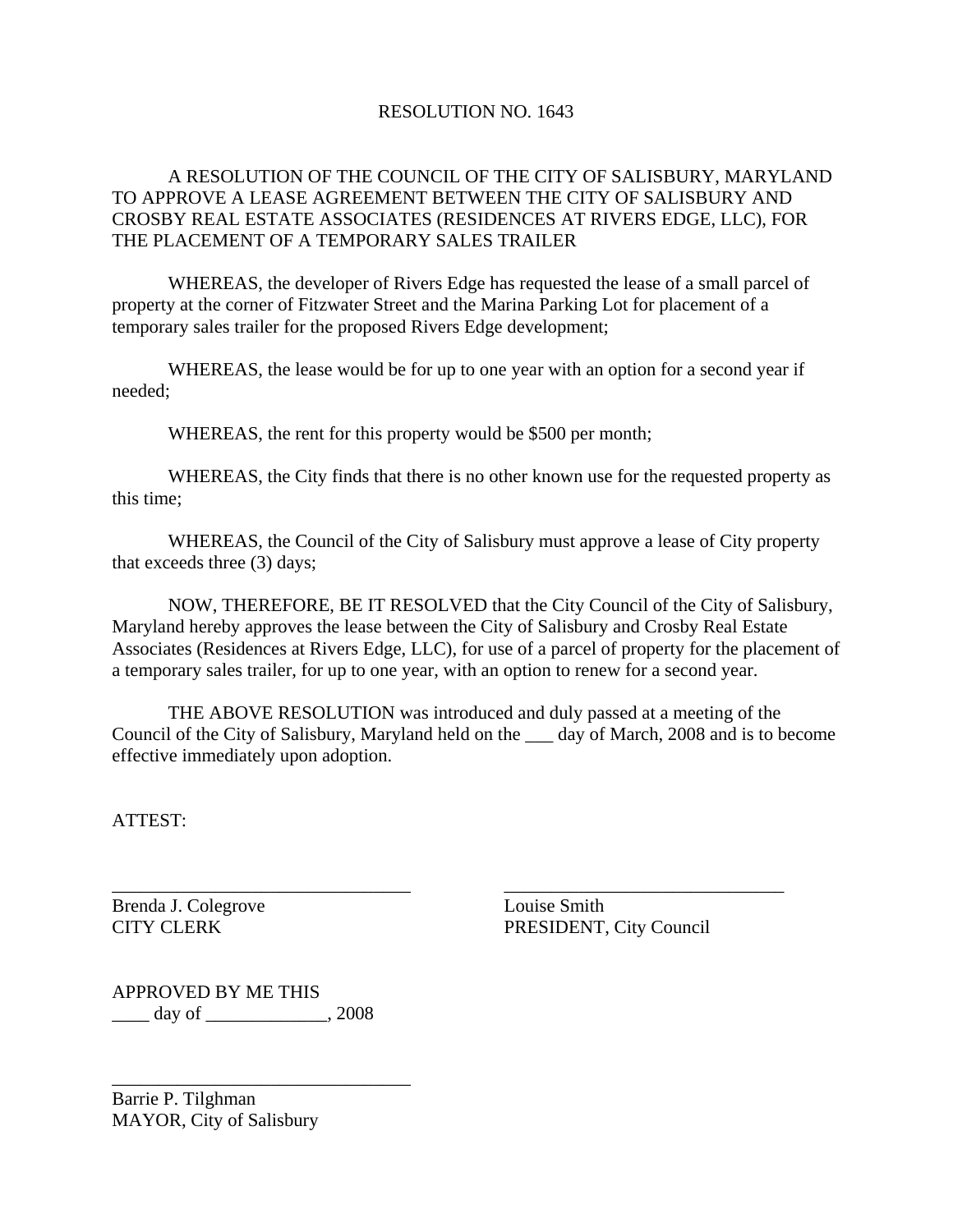#### **LEASE**

THIS AGREEMENT, made this \_\_\_\_\_\_ day of \_\_\_\_\_\_\_\_\_\_\_\_\_\_\_, 2008, between the CITY OF SALISBURY, Landlord, and CROSBY REAL ESTATE ASSOCIATES (RESIDENCES AT RIVERS EDGE, LLC), Tenant.

1. WITNESSETH, that the said Landlord hereby rents to the said Tenant, Crosby Real Estate Associates (Residences at Rivers Edge, LLC), an area of land at the corner of the property bordered by Fitzwater Street and the Marina Parking lot, from Fitzwater Street to a point 95 feet south and from the edge of the Marina Parking lot to a point 42 feet west, as shown on Attachment A (the "Premises"), for placement of a temporary sales trailer and a sign, for the sum of \$500 per month due and payable on the first day of each month, for up to one (1) year, commencing March 28, 2008. Provided Tenant is not in default, Tenant may request renewal for a one (1) year term. The Tenant may terminate this contract with 30 days written notice if the trailer is no longer needed.

2. And the said Tenant hereby covenants with the said Landlord to pay the rent aforesaid, keep the premises in good order and to surrender the peaceful and quiet possession of the same at the end of the said term in as good condition as when received. Tenant will not do, suffer or permit anything to be done in or about the premises which will contravene any policy of insurance of the Landlord, nor use, nor permit their use for the purposes other than those of Crosby Real Estate Associates (Residences at Rivers Edge, LLC). Tenant further covenants that it will not at any time assign this agreement, or sublet the property thus let, or any portion thereof, without the consent in writing of the said Landlord, or its representatives. Tenant further covenants that no alterations or repairs will be made to the leased premises without prior consent of the Landlord, and that whatever alterations or repairs the said Tenant shall be permitted to make shall be done at Tenant's own expense.

3. At Tenant's option and expense, tenant may connect to the City's water and sewer systems.

4. Tenant further covenants as follows:

A. To provide to the City, at least one (1) week prior to the commencement of the lease, a Certificate of Insurance naming the City as an additional insured. Such certificate will evidence that the Tenant has insurance in the following amounts: General Commercial Liability (General Aggregate \$2,000,000; Each Occurrence \$1,000,000; Fire Damage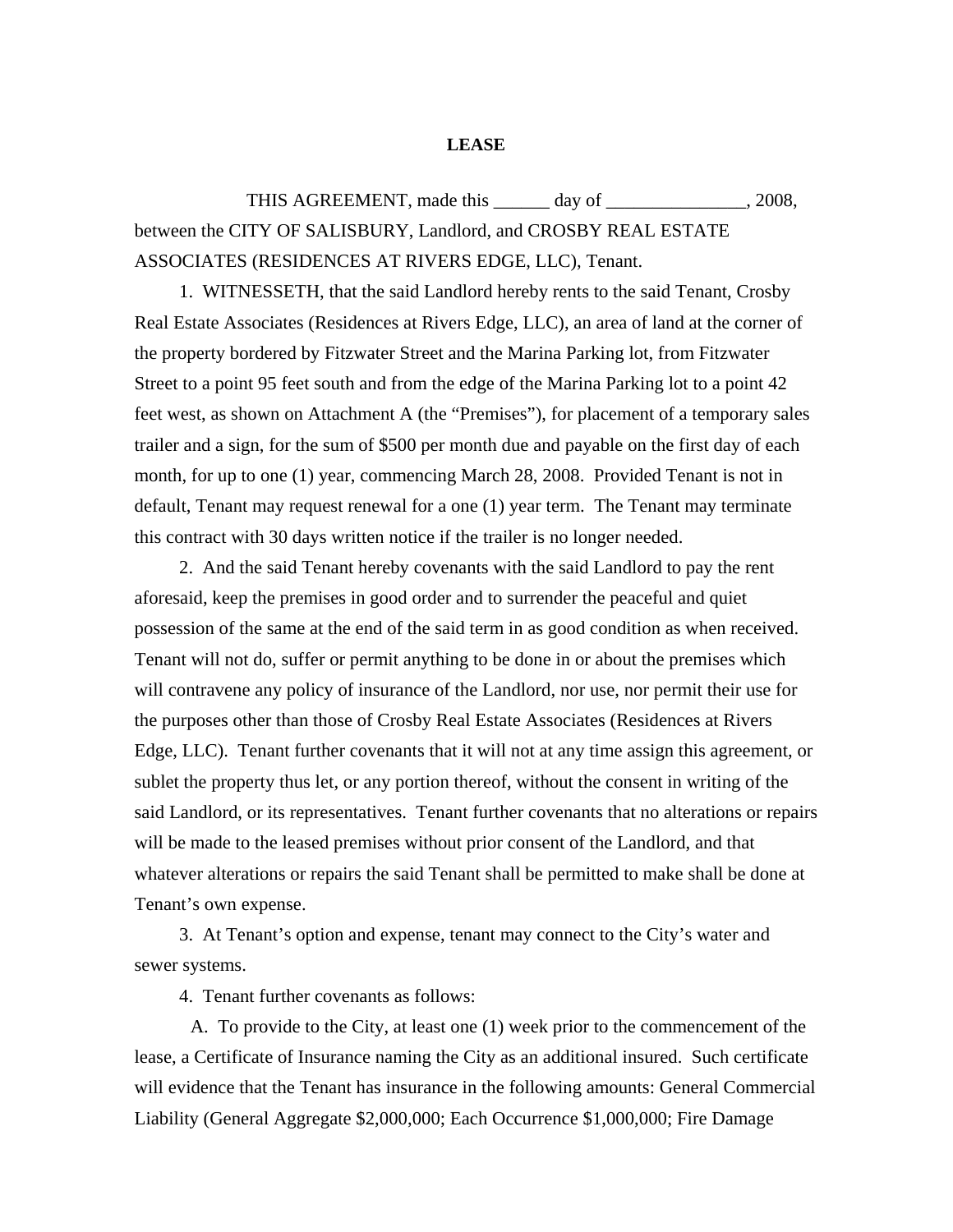Lease Agreement Crosby Real Estate Associates (Residences at Rivers Edge, LLC) Page 2

\$300,000; and Medical Expense \$10,000).

- B. To keep property clean and in good repair during term of lease.
- C. To permit access to property by authorized City employees.
- D. To remove all improvements, material and equipment and restore property to its original condition upon termination of the lease.
- E. To comply with all City ordinances.
- F. To cooperate fully with routine or emergency activities of City agencies.
- G. To allow no lewd or indecent actions, conduct, language, pictures or portrayals in the activities or events presented by Tenant on the Premises, and nothing is to be presented, used, sold or solicited that is against the law, or contrary to, or forbidden by, the ordinances of the City of Salisbury and the laws of the State of Maryland. Tenant agrees to abide by and to be bound by the decisions of Landlord should any questions of propriety arise under this paragraph.
- H. To have all facades, signs, etc., approved by the Department of Building, Housing and Zoning.
- I. To purchase appropriate temporary trailer permit from the Department of Building, Housing and Zoning and renew permit as necessary for the term of the lease.

J. To secure electrical service through Delmarva Power at Tenant's expense.

 5. Landlord permits Tenant to utilize up to three (3) parking spaces in the Marina Parking lot in connection with the use of the leased property.

 6. Tenant knows, understands and acknowledges the risks and hazards associated with using the property and hereby assumes any and all risks and hazards associated therewith. Tenant hereby irrevocably waives any and all claims against the City or any of its officials, employees or agents for any bodily injury (including death), loss or property damage incurred by the Tenant as a result of using the property and hereby irrevocably releases and discharges the City and any of its officials, employees or agents from any and all claims of liability arising out of or associated with the use of the property.

7. Tenant shall indemnify and hold harmless the City and its officials, employees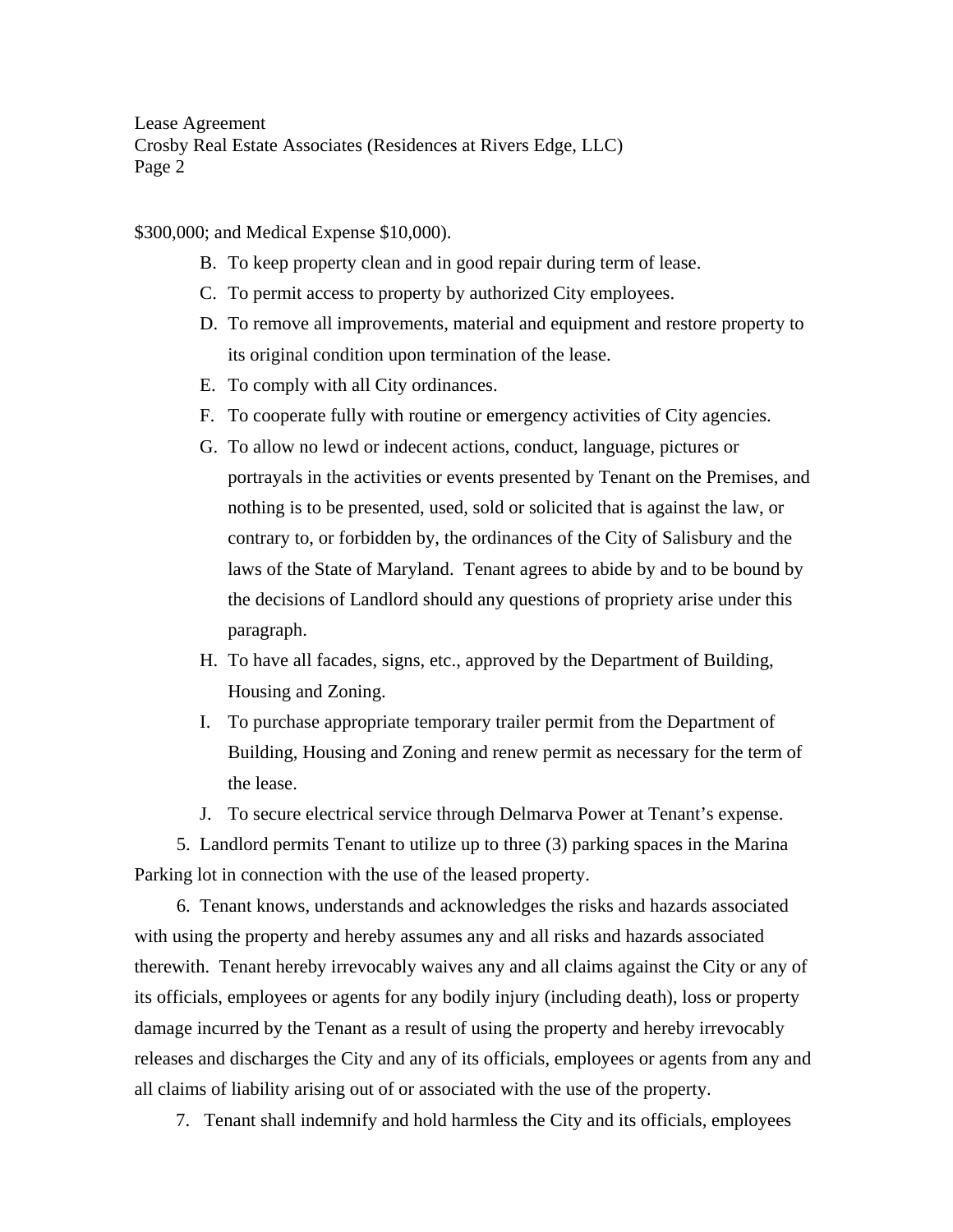Lease Agreement Crosby Real Estate Associates (Residences at Rivers Edge, LLC) Page 3

and agents from and against any and all liabilities, judgements, settlements, losses, costs or charges (including attorneys' fees) incurred by the City and any of its officials, employees or agents as a result of any claim, demand, action or suit relating to any bodily injury (including death), loss or property damage caused by, arising out of, related to or associated with the use of the property by the Tenant or by the Tenant's members, employees, agents or invitees.

 8. Tenant shall pay the City for any and all physical loss or damage to the property (including the cost to repair or replace the property) caused by, arising out of, relating to or associated with the use of the property by the Tenant or by the Tenant's members, employees, agents or invitees.

 9. IT IS FURTHER AGREED that if the Tenant shall violate any of the aforegoing covenants on its part herein made, the Landlord shall have the right without formal notice to reenter and take possession.

 In addition, Landlord may repossess the Premises pursuant to judicial process, and Landlord shall have other rights as may be allowed by law.

 Tenant agrees to reimburse Landlord for all reasonable expenses incurred by Landlord, including attorney's fees and court costs as additional rent, as a result of Tenant's breach of this lease.

 IN WITNESS WHEREOF, the said parties have hereunto subscribed their names and affixed their seals the day and year first before written.

### ATTEST: CITY OF SALISBURY

City Clerk LANDLORD

Brenda J. Colegrove Barrie P. Tilghman, Mayor

### ATTEST: CROSBY REAL ESTATE ASSOCIATES (RESIDENCES AT RIVERS EDGE, LLC)

\_\_\_\_\_\_\_\_\_\_\_\_\_\_\_\_\_\_\_\_\_\_\_\_\_\_\_\_\_\_ By:\_\_\_\_\_\_\_\_\_\_\_\_\_\_\_\_\_\_\_\_\_\_\_\_\_\_\_(SEAL)

\_\_\_\_\_\_\_\_\_\_\_\_\_\_\_\_\_\_\_\_\_\_\_\_\_\_\_\_\_\_ \_\_\_\_\_\_\_\_\_\_\_\_\_\_\_\_\_\_\_\_\_\_\_\_\_\_\_\_\_\_(SEAL)